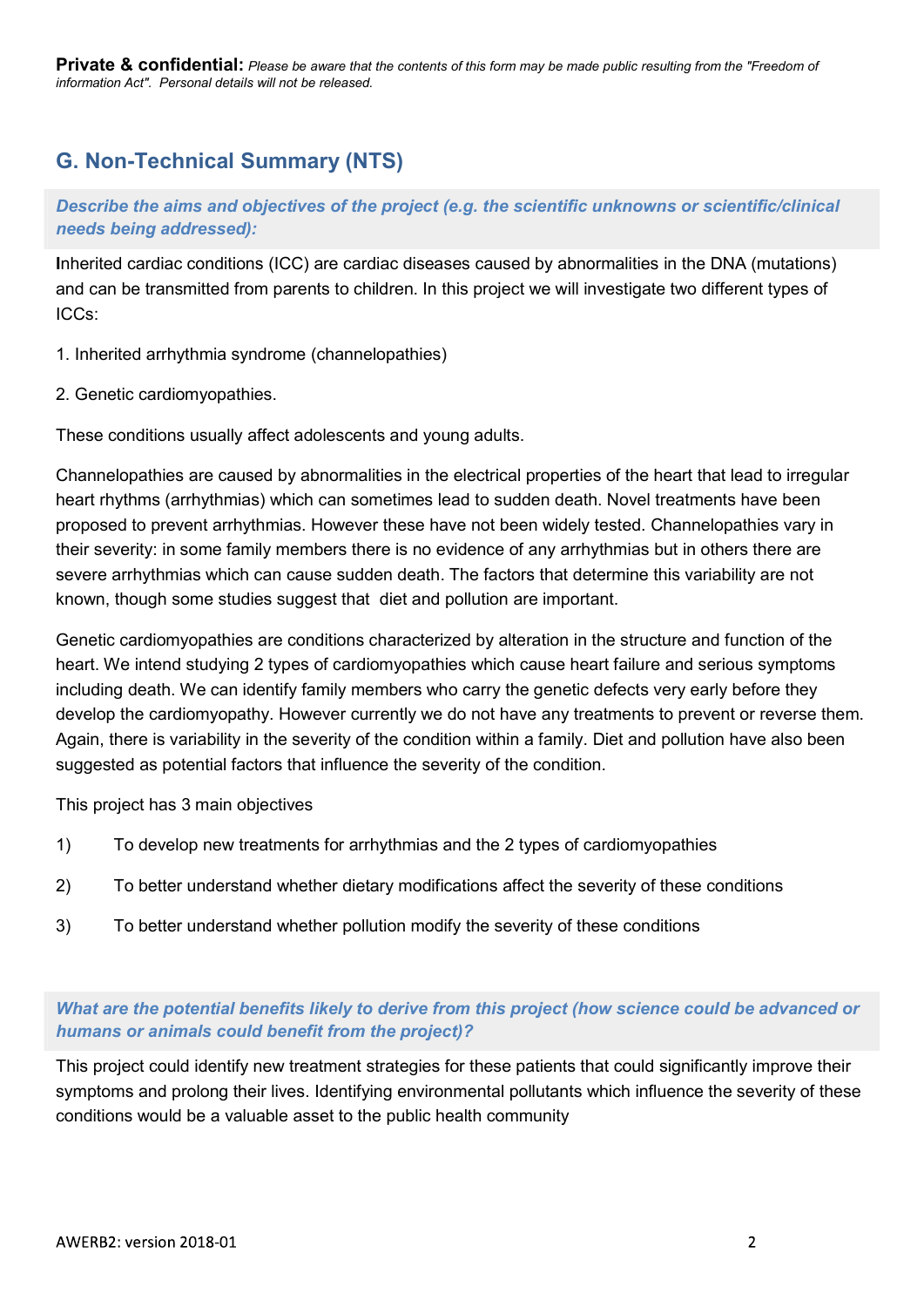Private & confidential: Please be aware that the contents of this form may be made public resulting from the "Freedom of information Act". Personal details will not be released.

**Private & confidential:** Please be aware that the contents of this form may be made public resulting from the "Freedom of<br>information Act". Personal details will not be released.<br>What types and approximate numbers of anim time?

Mice 10700 over 5 years

# In the context of what you propose to do to the animals, what are the expected adverse effects and the likely/expected levels of severity? What will happen to the animals at the end?

We will inject certain drugs to induce irregular heart rhythms (arrhythmias). The onset of arrhythmias can cause difficulty in breathing in the animals. We will perform the study under anaesthesia to reduce animal distress. Some of the genetic alterations we study can cause thickening of the heart muscle or enlargement of the pumping chambers of the heart. If these changes become severe they can cause heart failure. The typical signs of heart failure are decreased food intake, weight loss and difficulty in breathing. We will monitor the heart structure and function with heart scans. To prevent the onset of heart failure the in vivo studies will be terminated when the changes in heart structure are moderate. We will give drugs or substances that can cause adverse effects such as decreased food in intake and weight loss. The animals will be carefully monitored for these signs. The animals will have operations that can cause infection or bleeding which will be prevented by appropriate care of the animals. The severity level of this study is going to be moderate All animals will be humanely killed at the end of the in vivo studies.

### Application of the 3Rs

### Replacement

State why you need to use animals and why you cannot use non-protected animal alternatives

#### Replacement

Arrhythmias and enlargement or thickening of heart muscle cannot be studied in single cells or tissues slices. They must be studied in vivo using animal models.

### Reduction

Explain how you will ensure the use of minimum numbers of animals

### Reduction

We have carefully designed the study to reduce animal use . We have carefully calculated the minimum number of animals needed for each experiment. Animals used for the in vivo studies will also be used for the in vitro studies after they have been sacrificed. We will also use tissue from each animal in more than one in vitro experiment, so that the numbers needed will be drastically reduced.